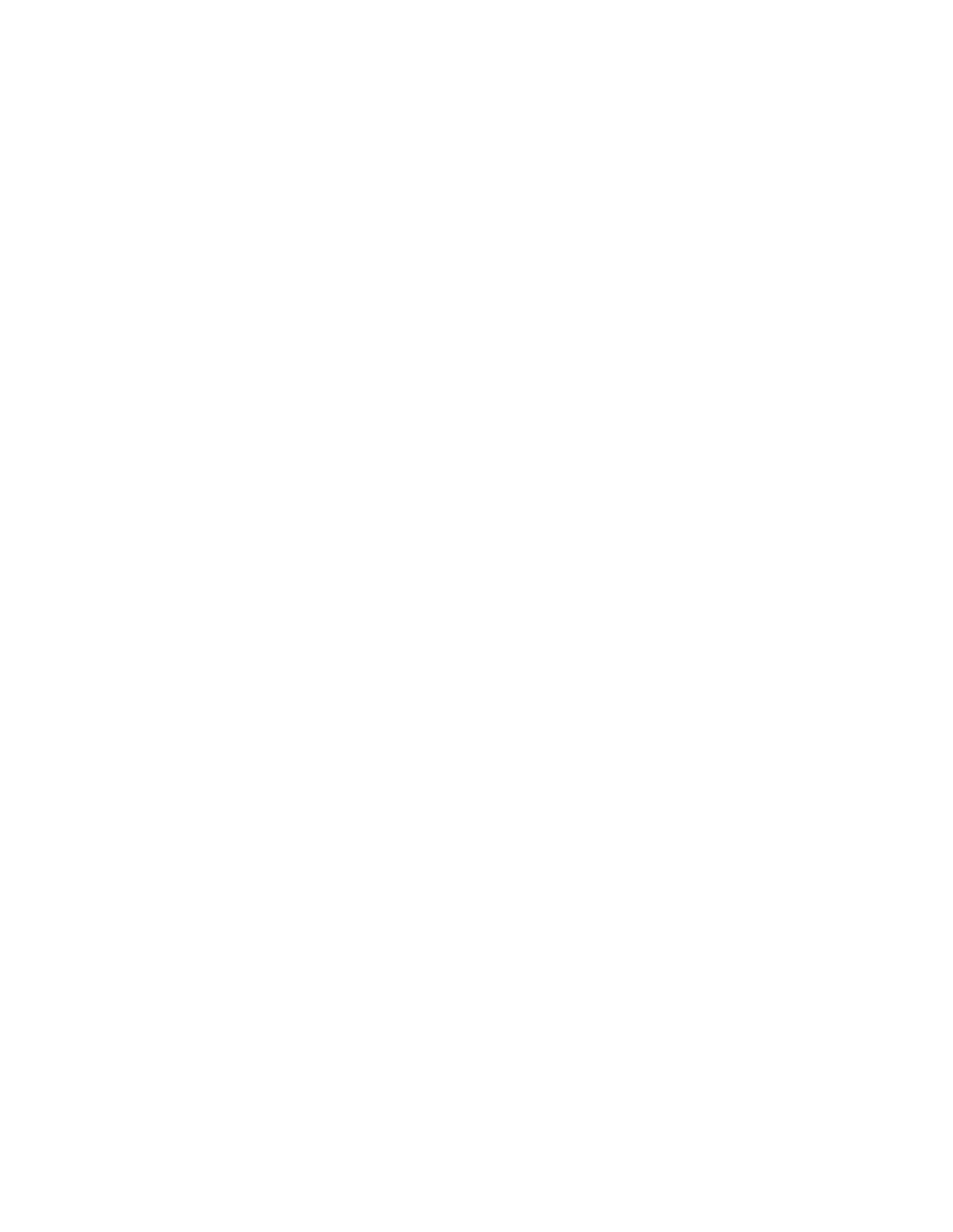

# BICYCLE PEDESTRIAN ADVISORY COMMITTEE

September 7, 2016 10:00 a.m. 2208 W. Chesterfield Boulevard, Suite 101 Springfield, MO

#### MEMBERS PRESENT

Randy Brown Joel Keller<br>King Coltrin Frank Miller King Coltrin<br>Rachael Garrett Jeremy Parsons<br>Jason Ray David Hutchison Jason Ray<br>Tom Johnson Terry Whaley Tom Johnson

#### GUESTS PRESENT

Ted Hillmer Mary Kromery

# STAFF PRESENT

Natasha Longpine

#### WELCOME AND INTRODUCTIONS

The meeting was called to order at 10:05 am.

# 1. MINUTES

Randy Brown moved to approve the July 6, 2016 Meeting Minutes and Terry Whaley seconded. The motion passed unanimously.

#### 2. TRAIL IMPLEMENTATION PLAN

Ms. Longpine reviewed the actions of the Transportation Alternatives Program Committee, which resulted in a request for a paid study to determine how best to construct trails in the region. Ms. Longpine provided a trail map showing those constructed and those yet to be built. BPAC was asked for input on the scope of the study and the selection of trails for the study.

Discussion revolved around the purpose of the study, which was explained as a concept plan with cost estimates. The thought is that the consultant would get the trails to a point of shovel ready and then prioritize them. As for which trails to select, much discussion focused on a main street to main street concept, so connecting the surrounding towns to the Springfield system. General areas of